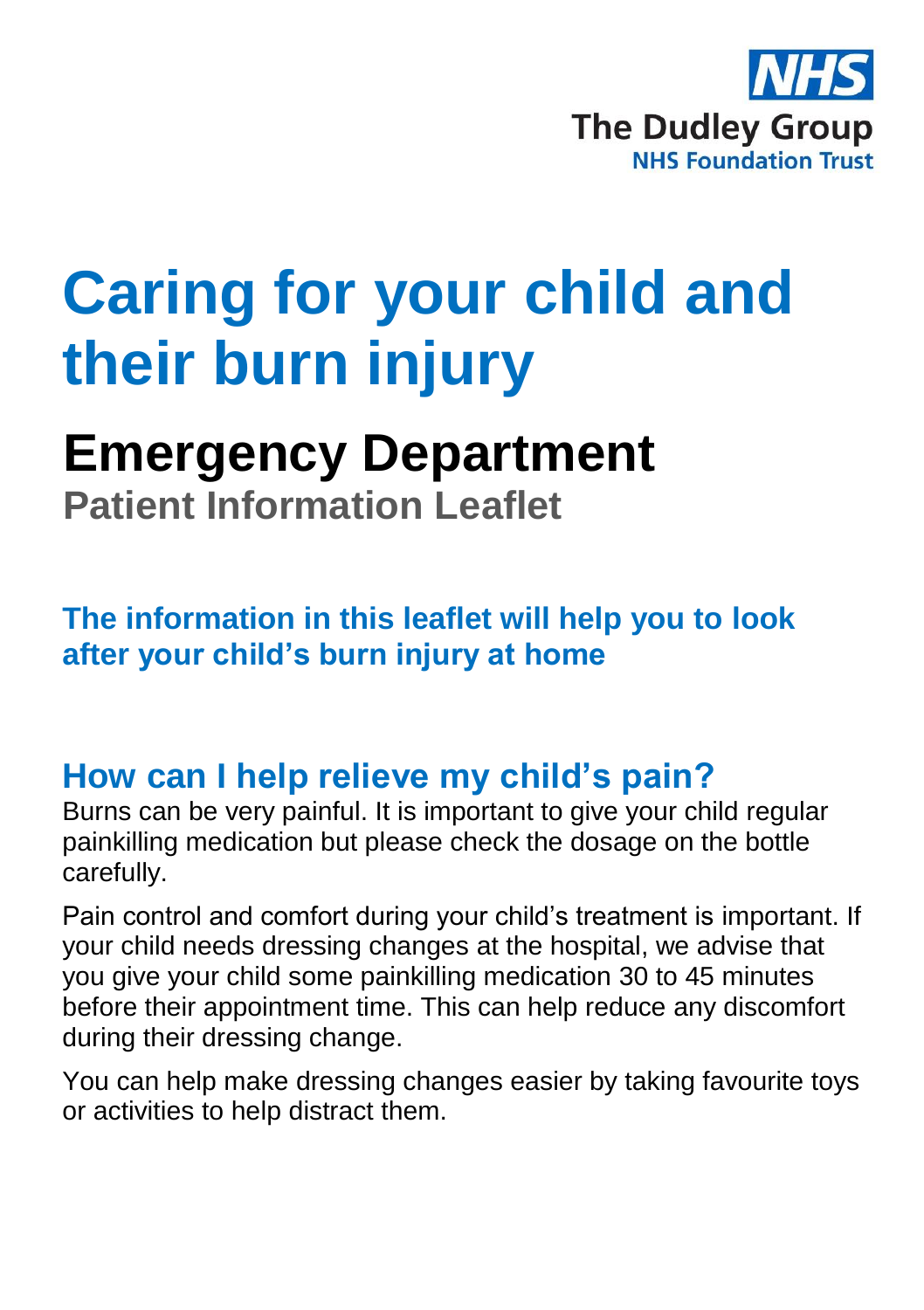## **Dressings**

Your child will have a dressing covering their burn in order to protect the area. This is needed until the burn is fully healed. The dressing will need to be changed regularly. We will tell you how often the dressing needs to be changed and who you will see and where you have to go to do this.

Please try to keep your child's dressings clean and dry and leave the bandages in place until your next appointment.

You will need to contact the Emergency Department or your GP if any of the following problems arise:

- The dressing becomes too tight.
- The dressing becomes dirty or wet.
- The dressing becomes loose or falls off.
- The wound fluid leaks through the dressing.
- The dressing becomes smelly or looks green.
- Your child is in pain that is not relieved by painkillers.

If your child has burnt their hand/arm or foot/leg, it may help to keep the area raised when resting to reduce or prevent swelling. For example, they could rest their foot on a chair.

Exercise will also help to reduce swelling and stop the burned area getting stiff so please do any exercises with your child as instructed.

#### **Emotions and behaviour**

Even small burn injuries can be very distressing for children and their parents or carers.

You can help by taking your child's concerns seriously, whilst calmly encouraging a return to normal life. If problems persist and disrupt normal life, please discuss this with the health professional caring for your child or your health visitor, school nurse or GP. If needed, they can seek further advice from staff in the local Burns Service.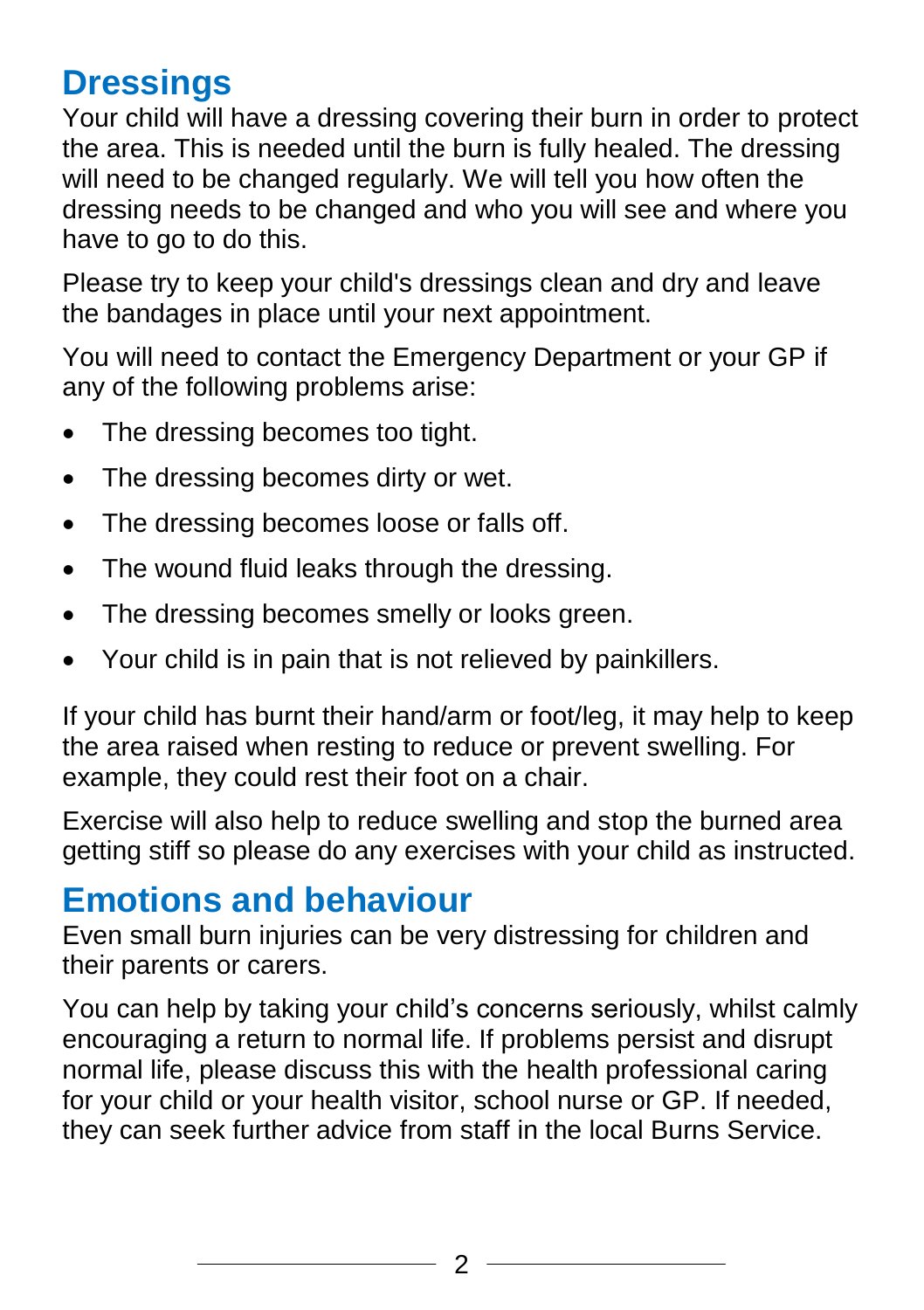#### **What about food and drink?**

Encourage your child to drink normally and eat a healthy diet.

#### **What if my child becomes unwell?**

**Rarely** a child may become unwell with a burn injury of any size. Toxic shock syndrome is a serious but uncommon infection that can develop very quickly.

It is therefore important that you observe your child and phone your GP or NHS **111** if they experience any of the symptoms:

- High temperature.
- Rash.
- Diarrhoea and vomiting (being sick).
- Goes off their food and drink.
- Becomes very sleepy.
- Not passing urine.

However, if your child is extremely unwell or you are very worried about their condition, seek help immediately – take your child to the nearest Emergency Department or call 999.

#### **Support groups**

**Children's Burn Trust** 020 7881 0902 [www.cbtrust.org.uk](http://www.cbtrust.org.uk/)

#### **Enzo's Friends**

A support group based in Burns Centre at Birmingham Children's Hospital:

[Enzo's Friends](http://www.burnaid.co.uk/about-us/enzos-friends/)

3